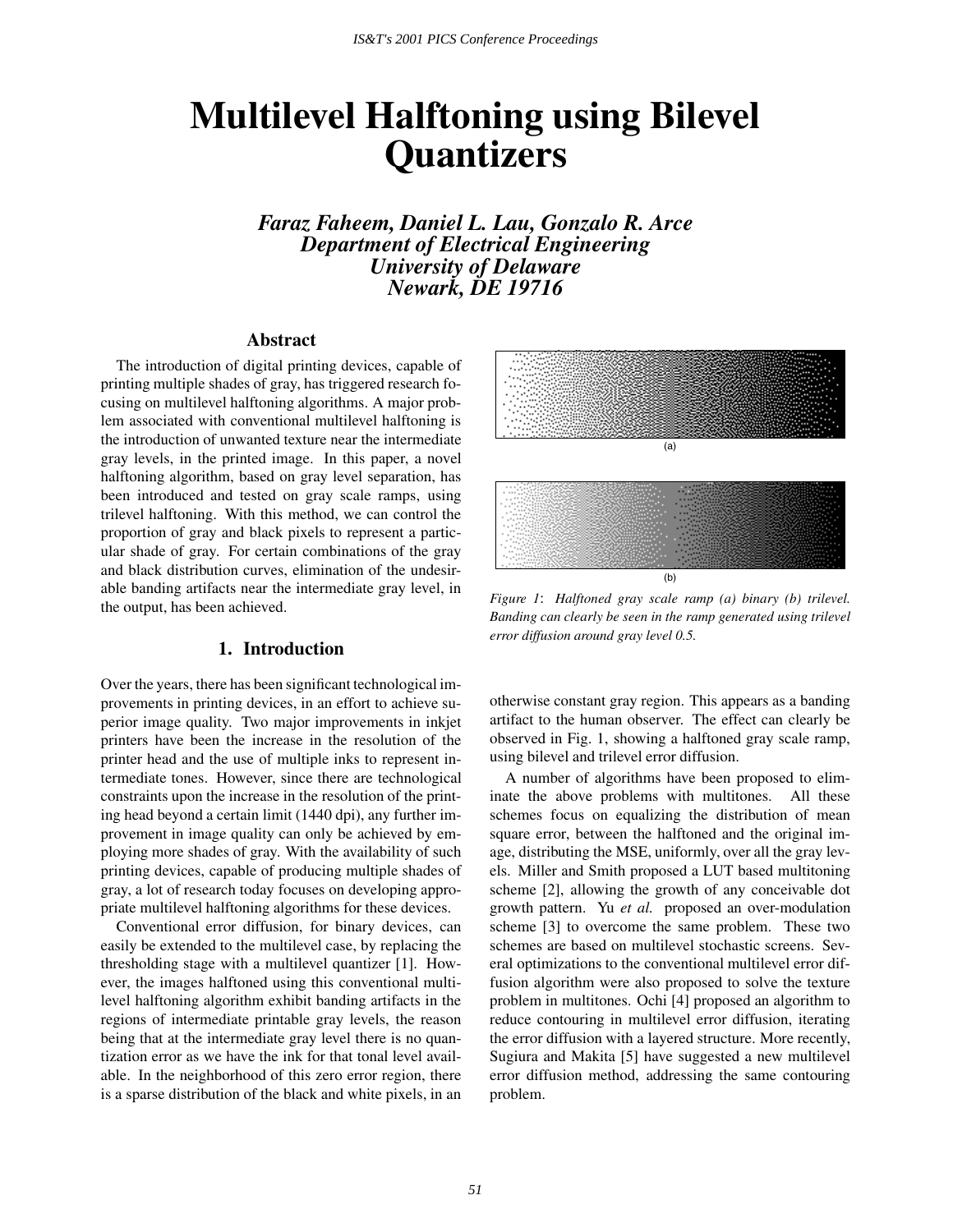In this paper, we introduce a novel multitoning technique, based on conventional binary error diffusion algorithm, addressing the problem of banding in multitones. The proposed method is based on the decomposition of the original image into the intermediate printable gray scale images, using some constrained modulation function, halftoning each channel using bitonal error diffusion algorithm, in a correlated fashion, and recombining the halftoned channels to get the result.

#### **2. Multitoning using Bilevel Quantizers**

The new multitoning technique, introduced in this section, is based on the concept of gray level separation. The idea behind gray level separation is that, a continous tone image can be decomposed into the constituent gray scale images, of printable gray levels, according to some constrained modulation function. Each image is halftoned, independently, using a bilevel quantizer, as against the conventional schemes employing the multilevel quantizer for multitoning. The independently halftoned images are, then, recombined to give the final halftoned image.

We can represent a gray level of a continuous tone image by a linear combination of a finite number of intermediate (printable) gray levels. In multilevel halftoning, black and gray pixels along with the background pixels (white), in appropriate proportions, give the perception of a shade of gray. However, it is not well defined, in what proportion the gray, black and white pixels must be present to represent a particular gray level of the input image.

In case of trilevel halftoning, in addition to black, we have one more intermediate printable gray level. Hence the continuous tone (intensity) image can be represented by a linear combination of the black and 50% gray levels. This linear relationship between the continuous tone image and the printable gray levels can be expressed as:

$$
xB = bB + gG, \quad 0 \le x \le 1 \tag{1}
$$

where  $x$  is the percentage gray level of the intensity image,  $b$  and  $g$  are the proportions of the black and gray levels, composing the input image. In fact,  $b$  and  $g$  are the factors controlling the number of pixels of the black and gray inks, appearing in the output (halftoned) image, used to represent a particular shade of gray. B and G are the intensities of the black and gray inks. Assuming ideal inks, the relationship between the two ink intensities, for trilevel halftoning is  $G = B/2$ . Thus we have from (1).

$$
x = b + \frac{g}{2}, \quad 0 \le x \le 1 \tag{2}
$$

In general for a  $M$  –ary printing device, we have  $M - 2$ intermediate gray levels, in addition to the black level, and we have a more general relationship between the input



*Figure 2*: *Gray level transform curves for two conceivable patterns. (a) shows a symmetrical distribution of gray ink around gray level 0.5 and (b) shows an asymmetrical distribution of gray ink.*

image intensity and the constituent ink intensities, in the halftoned output. This relationship is given by the equation:

$$
x = b + \sum_{i=1}^{M-2} a_i g_i, \quad 0 \le x \le 1 \tag{3}
$$

where  $a_i$  is the proportion of ink of gray level  $g_i$ . A unique assignment for the  $a_i$ 's does not exist in (3). In fact, an infinite number of assignments of the  $a_i$ 's are possible.

Without loss of generality, from this point onwards, we focus on the trilevel case, avoiding any generalized discussion for M-ary case (setting  $a_1 = 1/2$  and the rest of  $a_i$ 's = 0). From (2), a trivial bond on the selection of b and  $g$  is:

$$
0 \le b + \frac{g}{2} \le 1\tag{4}
$$

Constraining the hafltoning process such that, no overlapping of the black and gray pixels is allowed, we have:

$$
0 \le b, g \le 1 \tag{5}
$$

Combined with the additional constraints, in (5), we have a tighter bound, given by:

$$
0 \le b + g \le 1 \tag{6}
$$

Instead of going into the analytical details of the transform, we resort to simulations, based on graphical interpretations, using the bound defined in (6). Fig. 2(a) and (b) show two new distribution curves, out of the many possible distributions.

In the new multitoning scheme, we first apply the gray level transform to decompose the input image into the black and gray channels, using any conceivable ink distribution, that is within the bounds specified in (6). This gray level separation allows us to visualize the input image as a composition of multiple channels (2 channels in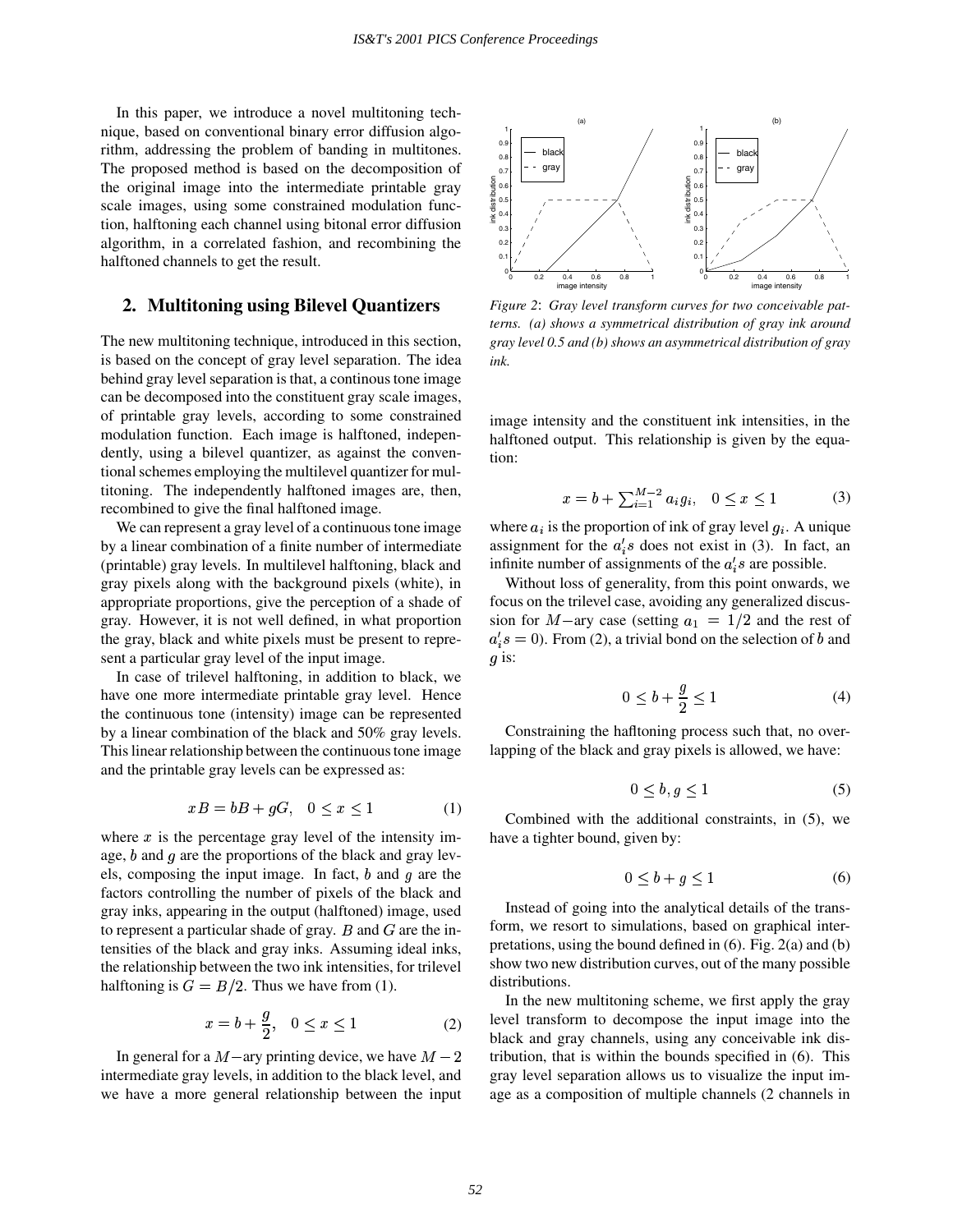

Figure 3: New Multitoning Algorithm based on gray level sepa*ration.*

case of trilevel halftoning where only black and gray inks are available).

The gray and black channels are halftoned using conventional Floyd Steinberg error diffusion, with the constraint that, none of the pixels of the two channels overlap each other, thus, preserving the mean gray level. Overlapping of the pixels result in a shift in the gray level, requiring gray level correction as a post processing step, which is an overhead.

In order to avoid the overlapping of black and gray pixels in the output (halftoned) image, the thresholding stages for each channel are conditioned such that, the channel with highest accumulated error value  $x_{a,i}[m,n]$ , will contribute a pixel in the final halftoned image, provided the value is greater than the threshold. The decision rule for the quantizer can be, mathematically, stated as follows:

$$
y_i[m,n] = \begin{cases} 1 & x_{a,i}[m,n] > x_{a,j}[m,n] \text{ and} \\ x_{a,i}[m,n] > 0, & i \neq j \\ 0 & \text{otherwise} \end{cases}
$$
(7)

No overlapping, of the gray and black channel pixels, is ensured by conditioning the quantizer operation in accordance with (7). The block diagram for the new multitoning scheme is shown in Fig. 3.

Finally, the independently halftoned channels have to be recombined to give the final halftoned image. Let  $b<sub>h</sub>$  and  $g_h$  be the two independently halftoned channels that have to be recombined to form the final halftoned output. The recombination equation for trilevel halftoning is as follows:

$$
y = b_h + \frac{g_h}{2} \tag{8}
$$

#### **3. Experimental Results and Discussion**

All experiments have been performed on gray scale ramp, using the trilevel halftoning scheme, based on gray level separation. Error filter used is the one with conventional



*Figure 4*: *Gray Scale Ramps halftoned using the newmultitoning technique with different conceivable gray level distributions.*

Floyd Steinberg weights, with 50% noise added to the weights to account for the texture at gray levels 0.25 and 0.75, due to patterned arrangement of dots near these gray levels. Floyd Steinberg weights, inherently, suffer from this patterning problem at intermediate gray levels and this texture should not be confused with the banding effect in multilevel halftoning.

Fig. 4 shows the gray scale ramps, halftoned using the new multitoning technique. The corresponding gray level distributions are shown in Fig. 5.

The result in Fig. 4(a) is similar to the result generated using the conventional multilevel error diffusion algorithm, the only difference being that in case of the conventional multitoning scheme the quantizer is responsible for the dot growth pattern and in our scheme the dot growth pattern is determined using the gray level distributions in the separator (decomposition unit). Fig. 5(b) shows the corresponding ink distribution curves.

Fig. 4(b) shows the result for halftoning using the proposed scheme, using a different gray level distribution. As shown in Fig. 5(b), the peak of the 'g' curve is flattened in this case, thus, demanding the introduction of black pixels in this flat region to maintain the gray level balance. This